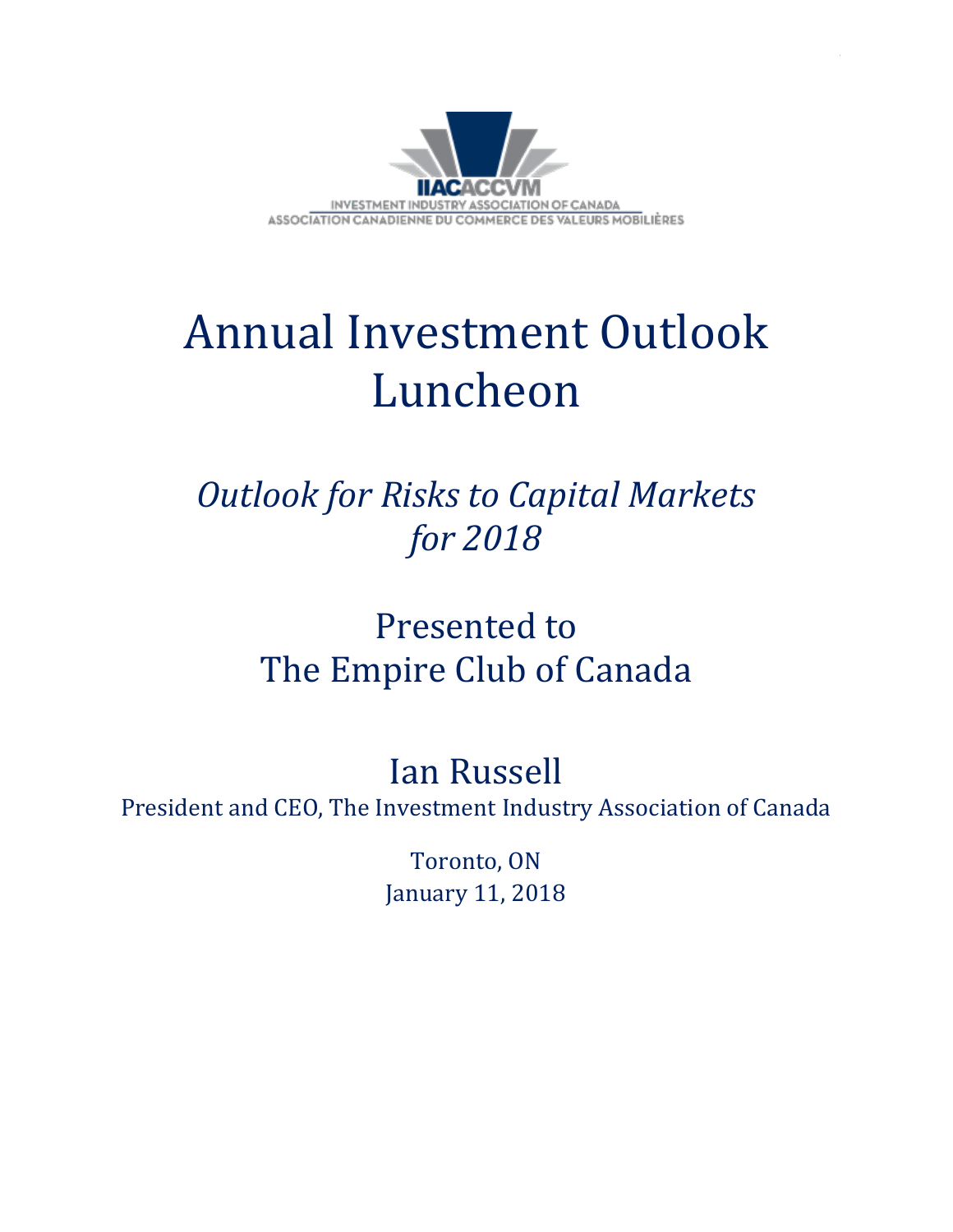Good afternoon. I'm delighted to join you again for the Annual Investment Outlook Luncheon. In my remarks today, I will take a different perspective and offer my views on the outlook for the risks to capital markets.

The consensus forecast this year calls for continued steady, modest economic growth, and stable capital markets, both globally and in North America. You will hear more on this today from the other presenters.

But global capital markets are acutely vulnerable to certain risks of disruption and dislocation, no matter the near-term outlook.

The global capital markets face:

The threat of market fragmentation.

The shortage of liquidity.

And the potential of being upturned by a significant shock.

I'd like to look at each of these risks in turn.

First, the potential for regulatory fragmentation. When individual jurisdictions impose different rules for similar market activities, it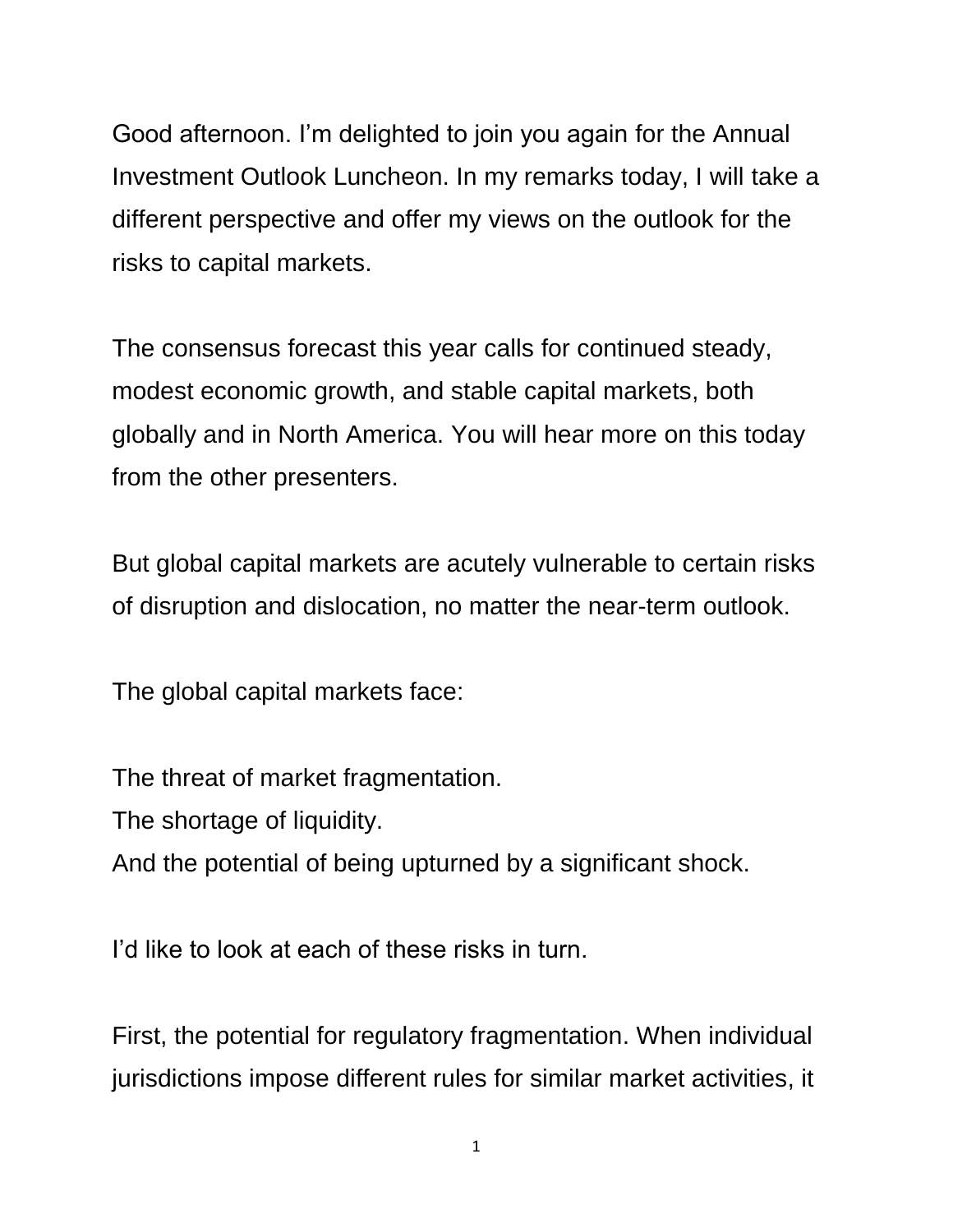interferes with the flow of cross-border capital, resulting in higher costs and market inefficiencies to users and providers of capital. Fragmentation invites problems: one, regulatory arbitrage and unfair competition; two, it undermines the ability of financial institutions to conduct business, complicating trade and investment.

We have seen what happens when markets fragment. Consider the global over-the-counter derivatives market. The G20 leaders agreed in the wake of the financial crisis in 2009, to improve the integrity of OTC trading, clearing and reporting. But the regulators failed to coordinate rule-making with each other.

The result? Fragmented markets led to rule duplication and overlap for similar types of transactions. Derivative traders, subject to multiple regulatory regimes, were unable to execute transactions efficiently with foreign counterparties, and to clear securities through offshore clearinghouses.

Fluid global OTC markets transformed into balkanized markets. Derivatives investors were left with less choice, less liquidity and higher costs.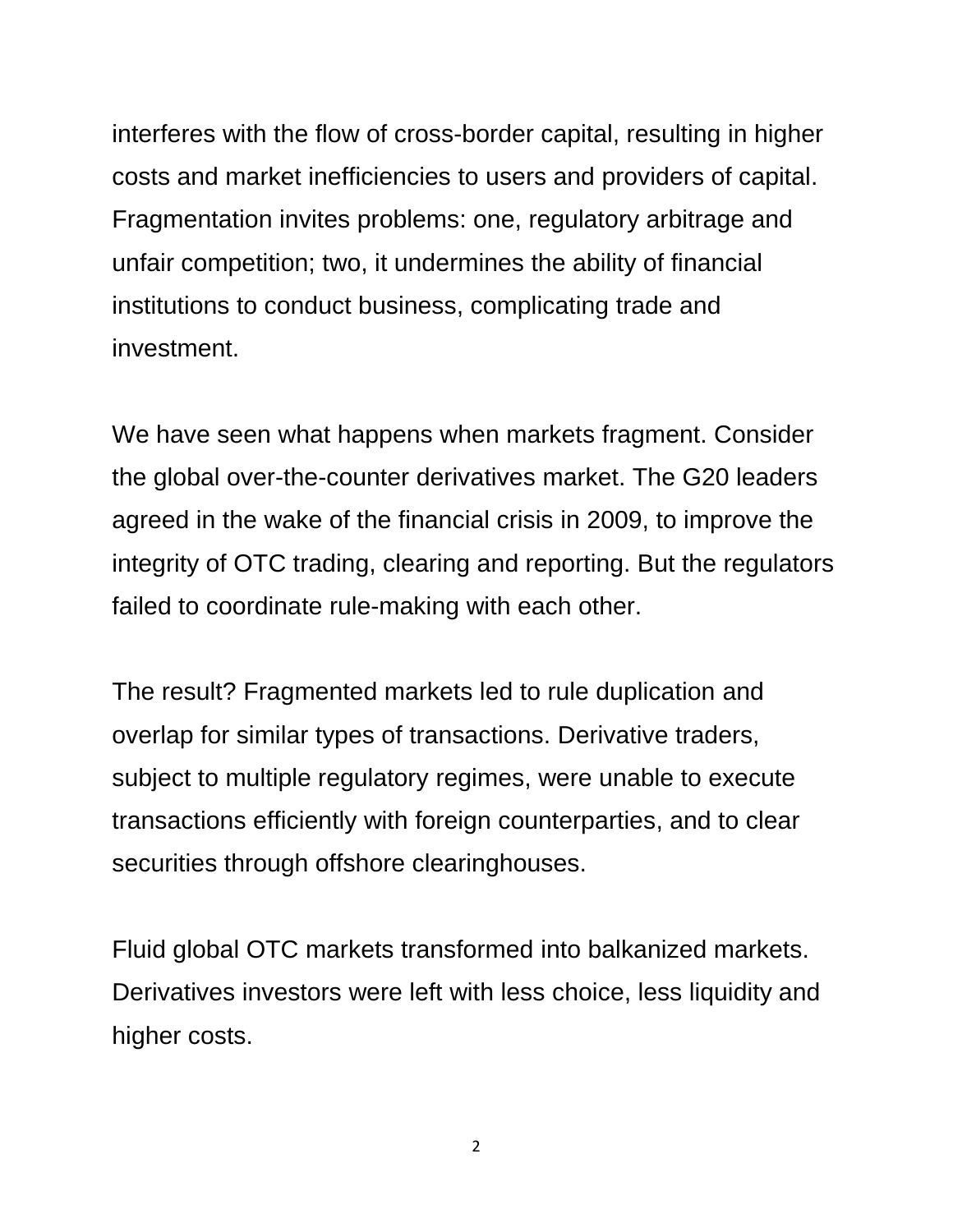The key question is: Will the current trend to move away from cross-border regulatory cooperation lead to the same result?

The United States is now engaged in the process of financial deregulation, in marked contrast to most of the rest of the world. We see signs that the White House, the Treasury Department, and Congress are putting America first, and global regulatory cooperation last.

The Treasury Department has urged U.S. regulatory bodies to try to shape regulatory standards to meet domestic objectives rather than global concerns – the beginning of two distinct regulatory tracks, in which the U.S moves in the opposite direction to its principal trading partners.

For example, the Treasury has recommended delaying domestic implementation of two significant components of the Basel Committee reforms – i.e. provisions to ensure banks have a minimum amount of stable funding, and review of trading books to reduce potential trading risks to promote a more resilient global banking system.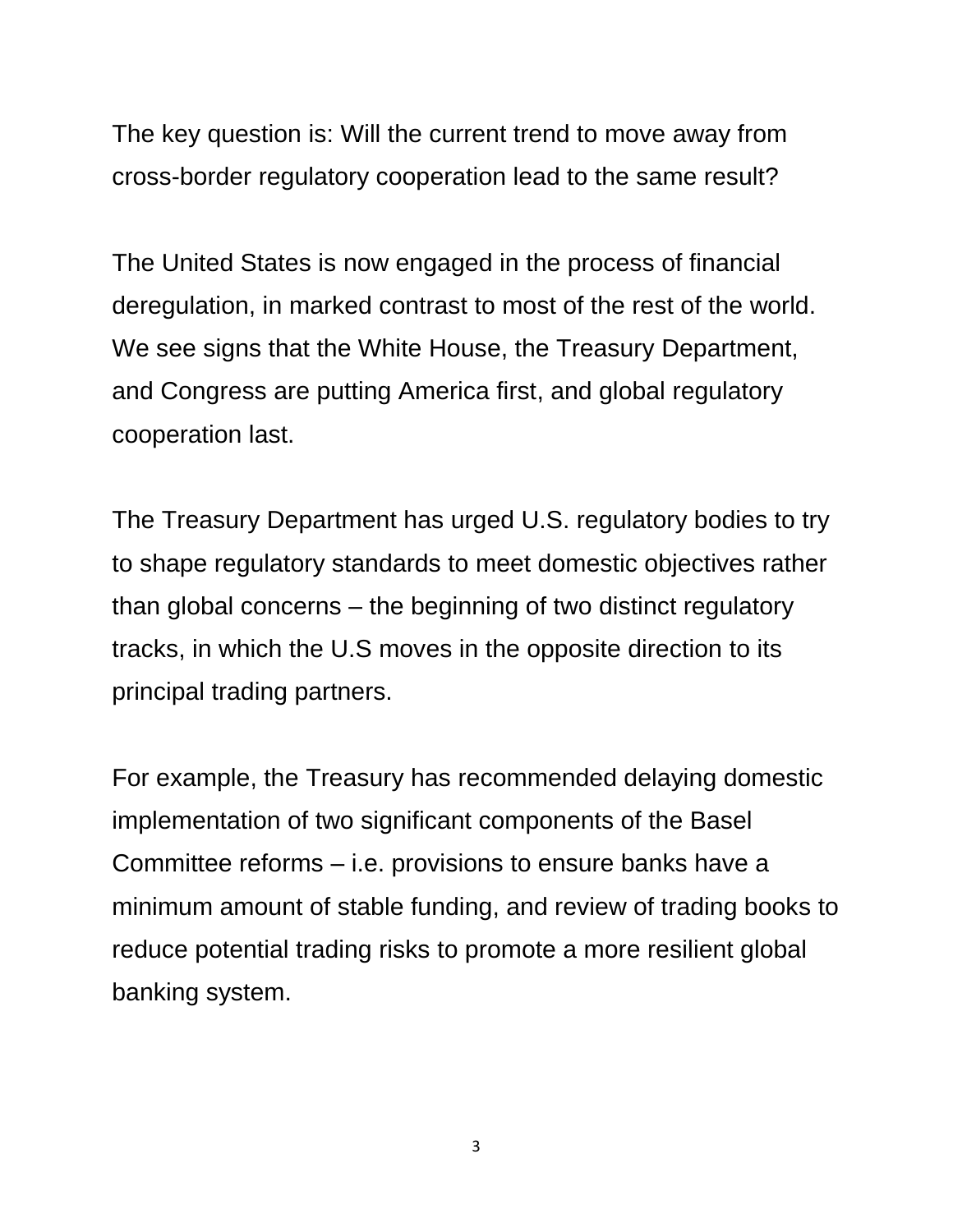Leading members of Congress have voiced resistance to the Federal Reserve Board involvement in negotiations on international regulatory standards and pursuit of global regulatory goals with international organizations, such as the Financial Stability Board and Basel Committee.

Members of Congress have called for a review of global institutions and past agreements in a wide range of areas – from bank capital, to insurance, to asset management.

While we are not likely to see a sweeping overhaul of U.S. financial regulation that was passed in 2010, aspects will certainly be reshaped and softened, such as criteria to determine whether banks are considered systemically important, and, as well, modifications to the Volcker Rule, that bans banks from engaging in proprietary trading and saddling taxpayers with potential massive losses.

We also see an increase in protectionism.

In the post-Brexit world, U.K. officials have signaled that they may develop a distinct regulatory framework, moving financial services regulation away from EU directives and regulations over time.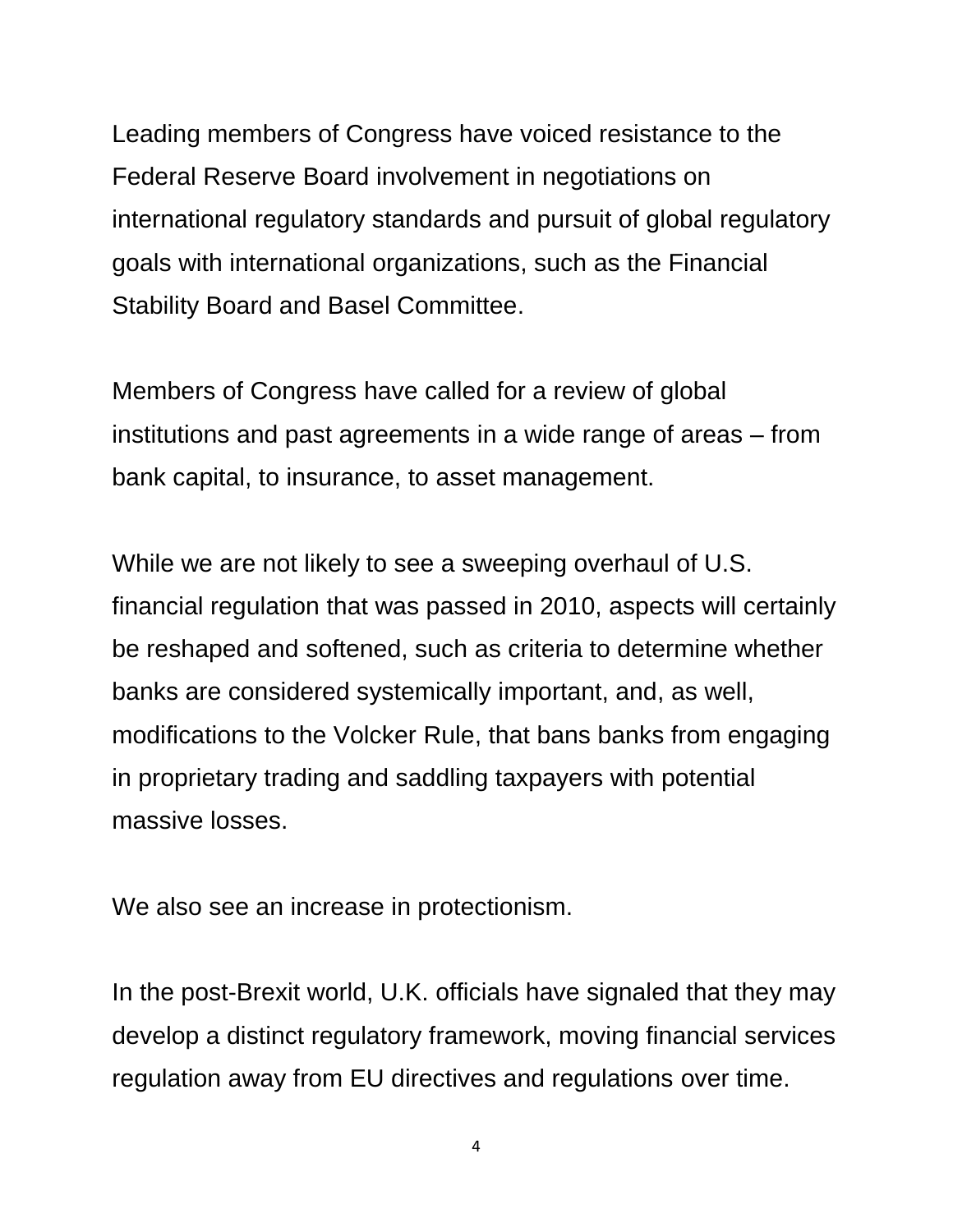That would increase the potential for regulatory divergence, arbitrage and renewed financial instability. If the EU mandates trading marketplaces and CCPs to be based in the EU member countries, and outside London that would exacerbate fragmentation.

Here in Canada, we took a significant step away from fragmentation by establishing the Cooperative Capital Markets Regulatory System.

But, the CCMRS encompasses only five provinces and one territory. A little more than half the provinces and territories remain outside the cooperative regulator. Moreover, it will be at least another year before the CCMRS is operational.

Ours is still the only industrialized country lacking a single body to regulate its securities markets.

Meanwhile, regulators across the Canadian financial sector have identified significant regulatory gaps in disclosure and market conduct in the provision of financial advice and investment products. These gaps will have to be addressed through greater regulatory coordination.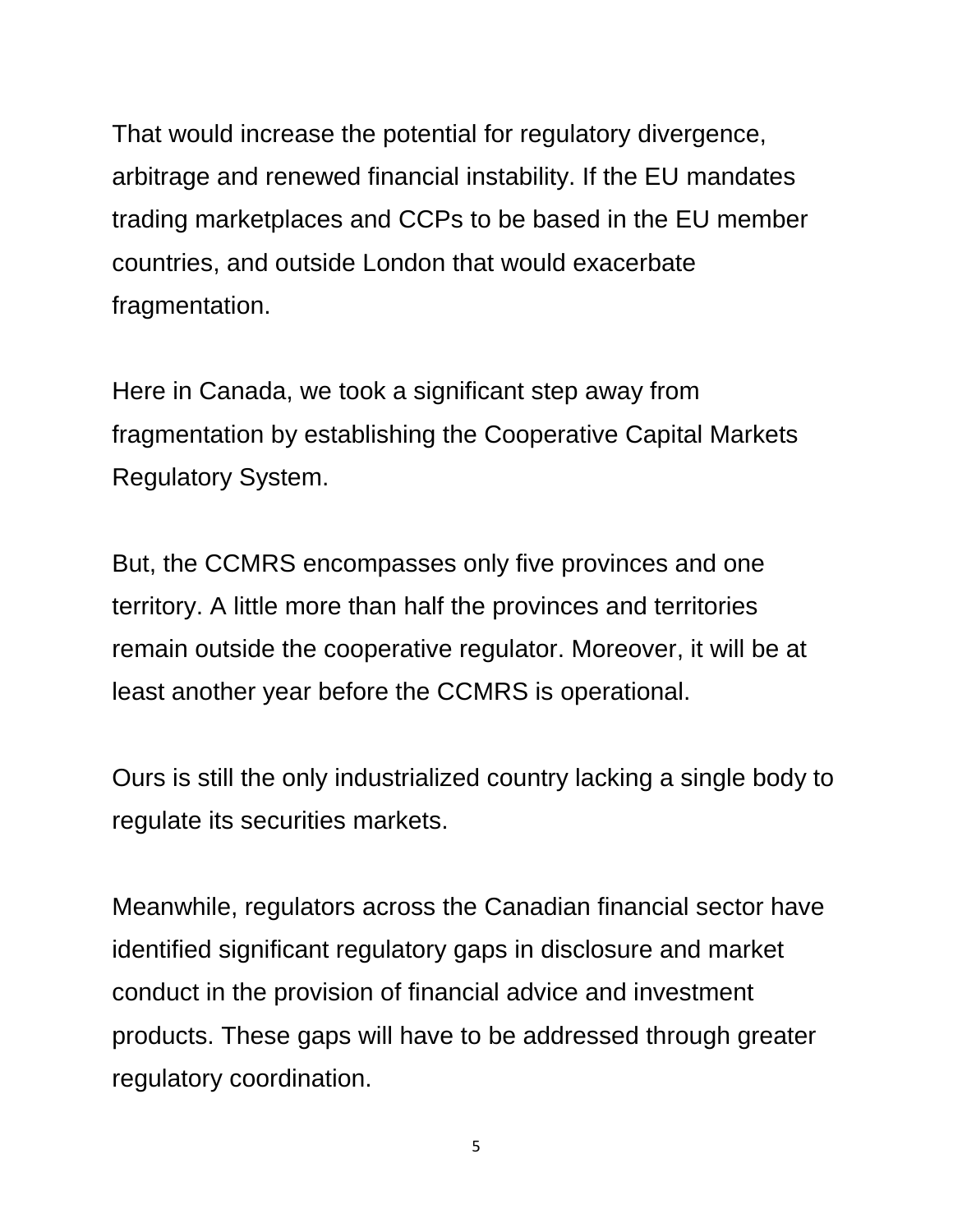The second threat that our capital markets face is the risk of illiquidity. Liquidity is essential to facilitate trade flows. Investors will buy only if they are sure they can sell, and they can sell only if there are buyers.

The decline in liquidity in global markets is particularly noticeable in times of stressed markets when market-makers pull back sharply from dealing activity. The liquidity problem can be traced to various factors, from narrower dealing spreads to more expensive capital. Weak liquidity is a serious risk as it results in less efficient pricing of new offerings of securities, and leaves markets more vulnerable to external shocks.

The third threat we face is increased risk of sudden shocks to the financial system, and our ability to respond to them. Our financial markets are especially vulnerable because of the growth in exchange-traded funds (ETFs).

Increasingly, investors are putting their money in diversified index funds – buying the market rather than individual companies – to reduce costs and preserve capital. Increasingly, large institutional funds and asset managers are also investing in ETFs.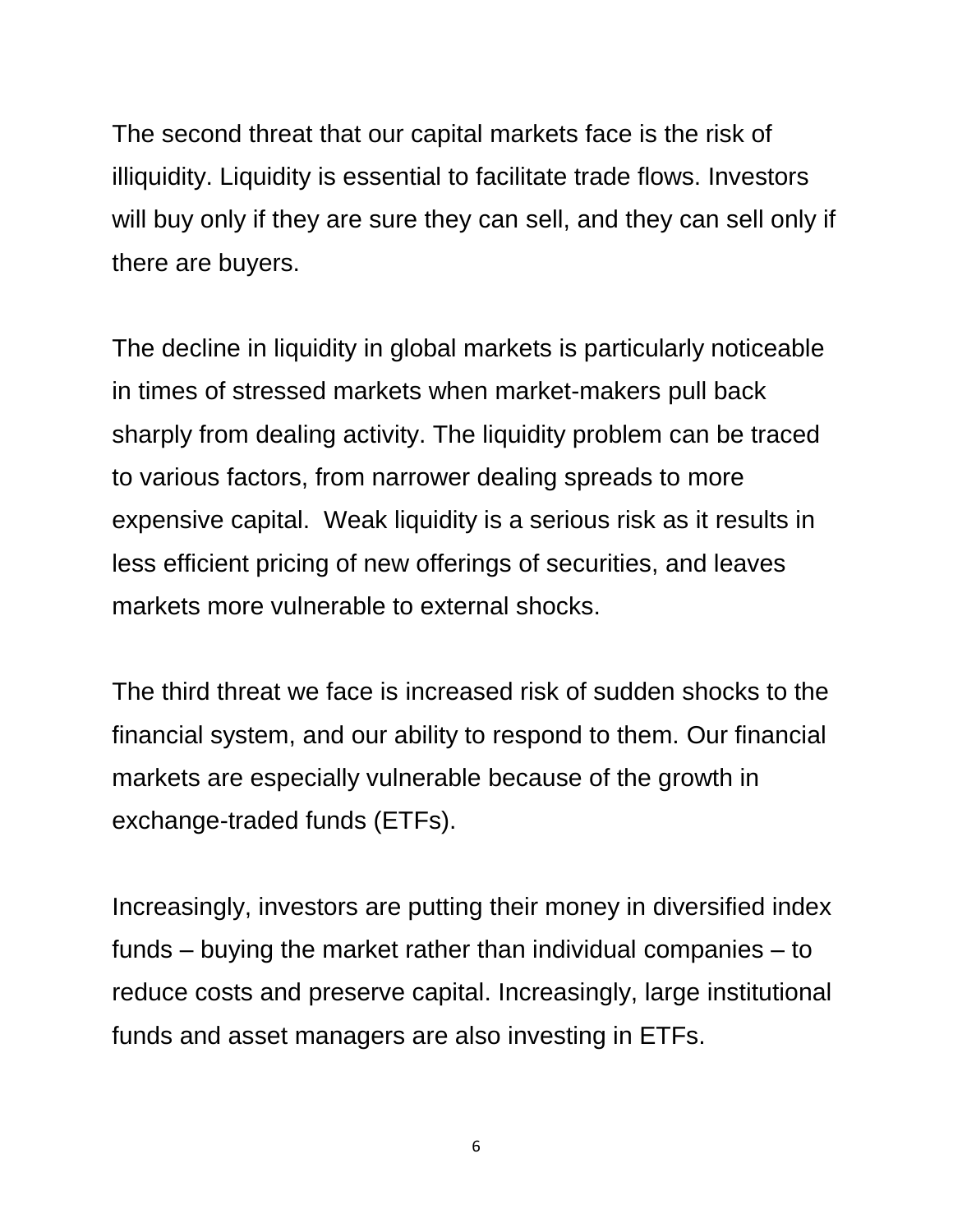According to Bank of America Merrill Lynch, ETFs now make up one-quarter of U.S. stock trading volume and three-quarters of traded single stocks. Five years ago, ETFs accounted for just one-sixth of U.S. stock market trading volume.

Meanwhile the percentage of equity mutual fund assets jumped from 19% in 2009 to 37% in 2017, according to Bank of America. While the figures are not as high in Canada, increasingly, what we have is a market of markets, rather than a market of individual companies.

The large, concentrated holdings of index-linked products and mutual funds in individual and institutional portfolios are vulnerable to asset price declines synchronized right across the market and highly exposed to external shocks from macro factors, such as rising inflation rates, change in the direction of monetary policy, or major geo-political events.

The consequent downward asset price adjustment could be faster, more correlated and more intense than adjustments in markets driven by fundamental factors.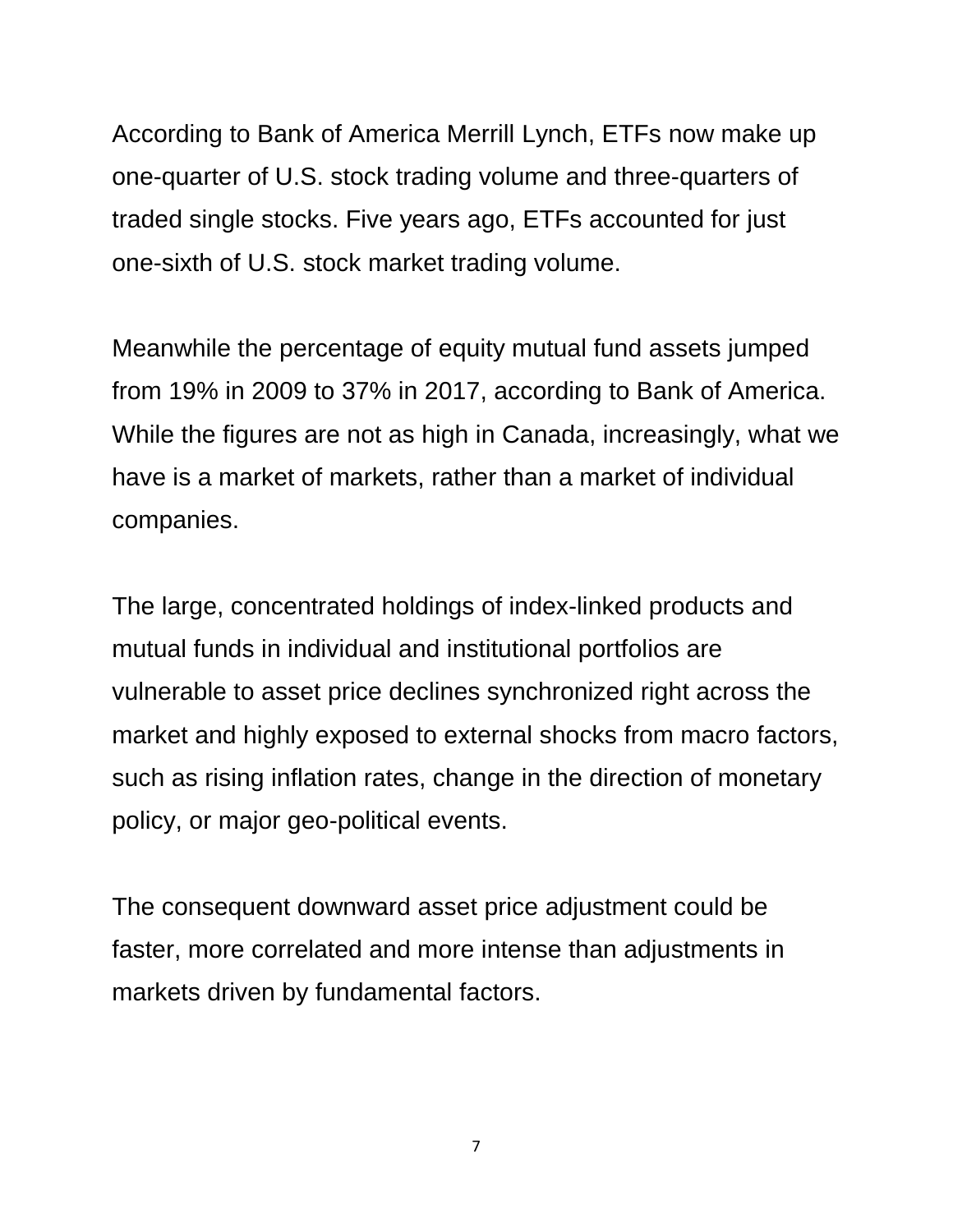The potential is there for an unprecedented herd mentality, leaving market-makers with limited scope to absorb panic selling.

Another potential shock could come from the lack of cyber resilience or proper cyber defense. The increased sophistication and frequency of cyber-attacks, not only cause financial loss and breach of confidentiality, but interfere with trading venues and capital markets.

That risk is amplified by the significant outsourcing by investment dealers and asset managers to enhance efficiencies, compensate for scale and reduce costs. Firms' standards of financial integrity and cyber security may not be matched by these third-party vendors.

How do we guard against all these risks?

One, we need better regulatory coordination.

Regulators from different capital markets and jurisdictions need to coordinate more effectively with each other across borders. We see some positive examples of this.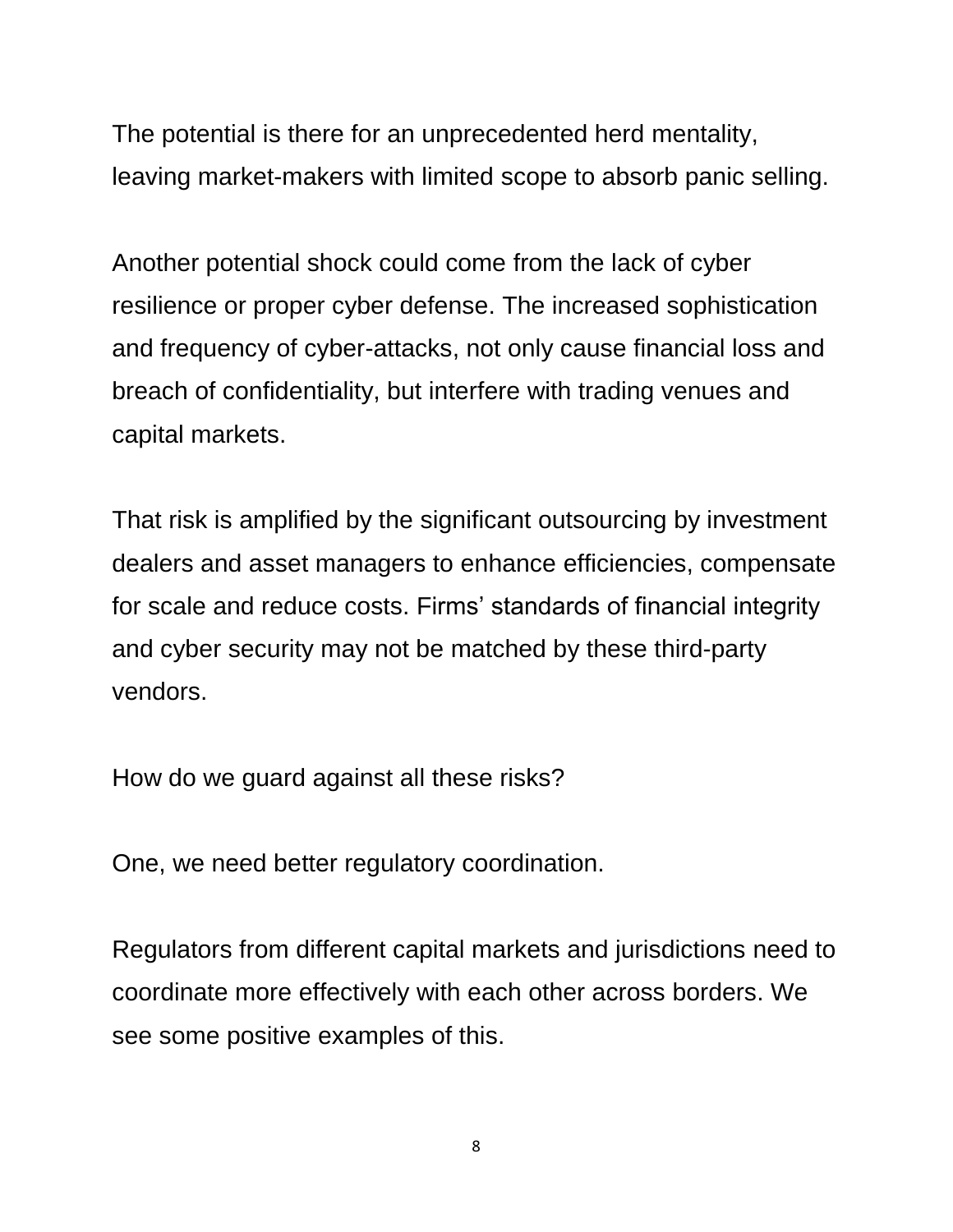Regulators around the world, including Canadian regulators are focusing on increasing the cyber resilience of financial systems.

The International Organization of Securities Commissions (IOSCO) plans to undertake a comprehensive study of cyber outsourcing services and related risks, and develop a template for due diligence and oversight to manage risk. The Financial Stability Board is developing a work plan to address weak corporate governance of financial institutions.

Regulators within a country or jurisdiction also need to cooperate and coordinate with each other across the domestic financial sector, involving insurance, banking and securities firms. In Canada, we have seen two positive examples of this. The Financial Consumer Agency of Canada (FCAC) recently entered an information-sharing Memorandum of Understanding with the Investment Industry Regulatory Organization of Canada (IIROC), setting a framework to facilitate compliance with, and enforcement of rules and requirements of the respective organizations.

This formal cooperation suggests a more active rule-making and requirement regime at the FCAC. This rule-making will in turn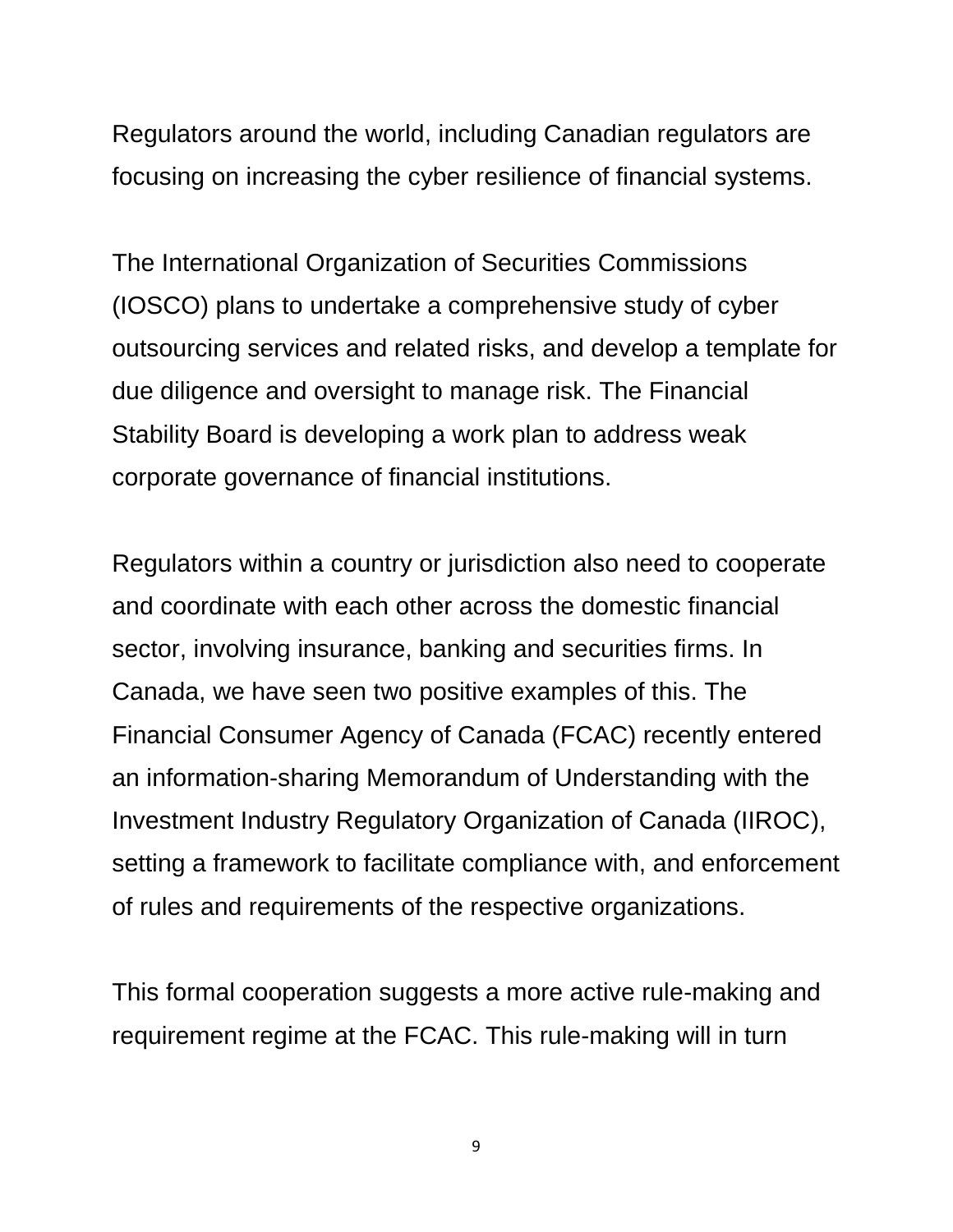require greater inter-action between bank and securities regulators.

The newly established Financial Services Regulatory Authority in Ontario will develop detailed regulations for the insurance industry and other financial institutions operating in Ontario. It is important that these banking and insurance regulators cooperate with securities regulators to ensure similar rules for similar retail activities.

For example, the securities regulators led by the CSA have made great strides in strengthening market conduct rules for advisors and the transparency of the investment process. Regulators outside the domestic investment industry should take note.

Here's the second way we can guard against risks. We need a careful disciplined approach to regulation, finding the appropriate and most cost-effective rules to guide financial advice and market dealing. We have made good progress, but need to rely even more on evidence-based analysis, and more extensive costbenefit work.